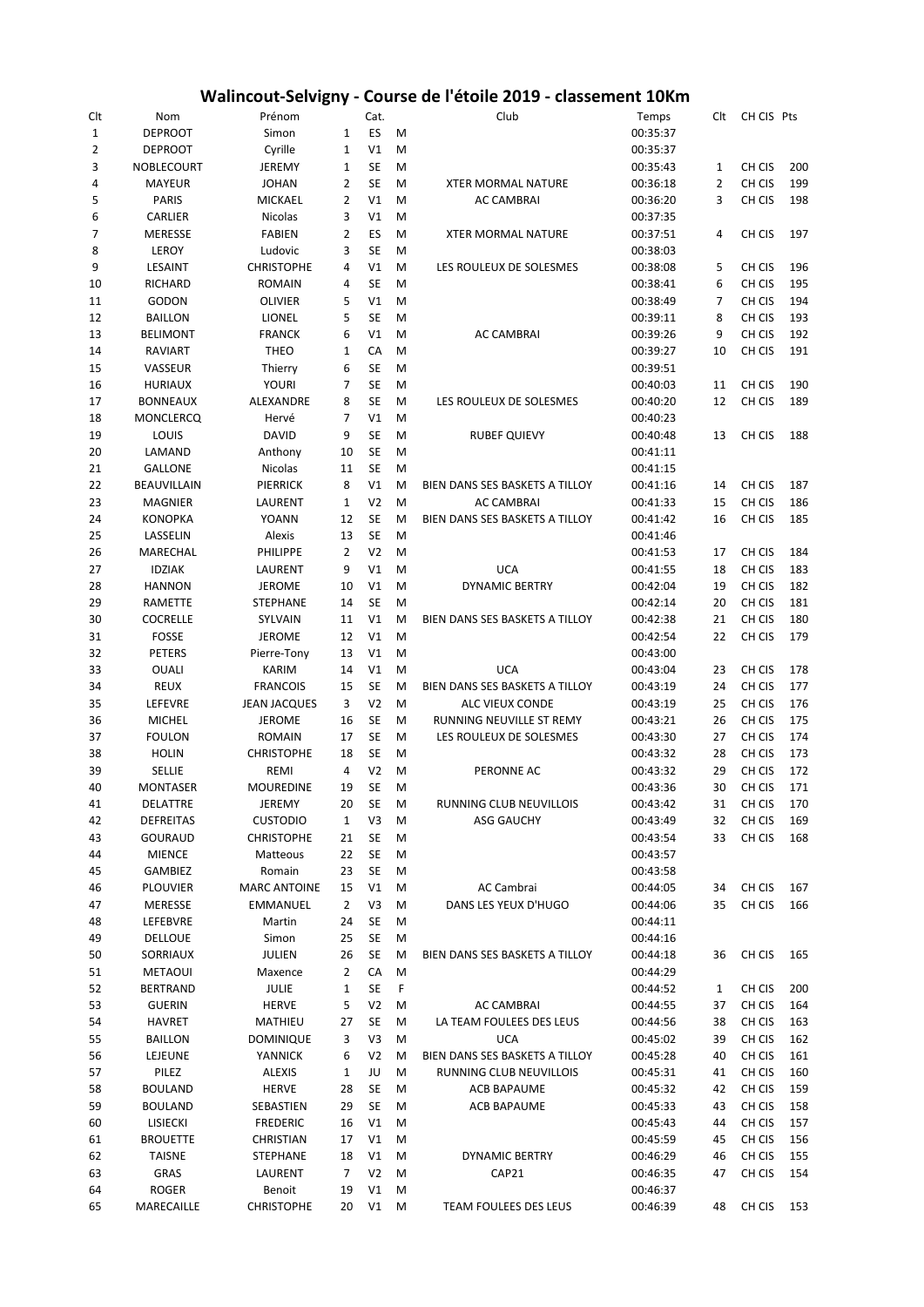| 66  | VANTYGHEM         | Thierry                | 30             | SE             | M |                                | 00:46:45 |                |        |     |
|-----|-------------------|------------------------|----------------|----------------|---|--------------------------------|----------|----------------|--------|-----|
| 67  | <b>GABELLE</b>    | Jacques                | 8              | V <sub>2</sub> | M |                                | 00:46:50 |                |        |     |
| 68  | <b>RICHE</b>      | <b>JEROME</b>          | 21             | V1             | M | RUNNING CMD                    | 00:46:51 | 49             | CH CIS | 152 |
| 69  | MASSE             | <b>JESSICA</b>         | $\overline{2}$ | <b>SE</b>      | F | ALC VIEUX CONDE                | 00:46:57 | $\overline{2}$ | CH CIS | 199 |
| 70  | <b>BUGE</b>       | <b>FABIAN</b>          | 31             | <b>SE</b>      | M |                                | 00:47:02 | 50             | CH CIS | 151 |
| 71  | <b>LEQUEUCHE</b>  | <b>GUILLAUME</b>       | 22             | V1             | M | DANS LES YEUX D'HUGO           | 00:47:11 | 51             | CH CIS | 150 |
| 72  | <b>REUX</b>       | <b>NICOLAS</b>         | 32             | <b>SE</b>      | M | BIEN DANS SES BASKETS A TILLOY | 00:47:11 | 52             | CH CIS | 149 |
| 73  | <b>RICQUE</b>     | <b>FRANCOIS</b>        | 33             | SE             | M |                                | 00:47:28 | 53             | CH CIS | 148 |
| 74  | <b>FLAMENT</b>    | <b>DOMINIQUE</b>       | 9              | V <sub>2</sub> | M |                                | 00:47:30 | 54             | CH CIS | 147 |
|     |                   |                        |                |                |   |                                | 00:47:35 |                |        |     |
| 75  | SANIEZ            | DOMINIQUE              | 10             | V <sub>2</sub> | M | LES ROULEUX DE SOLESMES        |          | 55             | CH CIS | 146 |
| 76  | <b>MARTINEZ</b>   | RAYMOND                | 4              | V3             | M | <b>CE MASNIERES</b>            | 00:47:37 | 56             | CH CIS | 145 |
| 77  | <b>HOURDIN</b>    | <b>VIANNEY</b>         | 34             | <b>SE</b>      | M | RUNNING CLUB NEUVILLOIS        | 00:47:48 | 57             | CH CIS | 144 |
| 78  | CANDAELE          | <b>MARC</b>            | 11             | V <sub>2</sub> | M |                                | 00:47:50 | 58             | CH CIS | 143 |
| 79  | <b>MERIAUX</b>    | <b>CHRISTOPHE</b>      | 35             | <b>SE</b>      | M | RUNNING CMD                    | 00:47:50 | 59             | CH CIS | 142 |
| 80  | DENOYELLE         | Franck                 | 23             | V1             | M |                                | 00:47:52 |                |        |     |
| 81  | CAULLET           | Michel                 | 36             | <b>SE</b>      | M |                                | 00:47:54 |                |        |     |
| 82  | <b>MARTIN</b>     | <b>MAXIME</b>          | 37             | SE             | M |                                | 00:47:54 | 60             | CH CIS | 141 |
| 83  | <b>DECLERCK</b>   | <b>JEAN PIERRE</b>     | 5              | V3             | M |                                | 00:48:04 | 61             | CH CIS | 140 |
| 84  | <b>CORNELIS</b>   | Dave                   | 24             | V1             | M |                                | 00:48:13 |                |        |     |
| 85  | SAUVEZ            | Laurent                | 38             | <b>SE</b>      | M |                                | 00:48:23 |                |        |     |
| 86  | <b>GARCIA</b>     | David                  | 39             | <b>SE</b>      | M |                                | 00:48:26 |                |        |     |
|     | <b>AVUNDO</b>     | <b>Boris</b>           | 25             | V1             | M |                                | 00:48:27 |                |        |     |
| 87  |                   |                        |                |                |   |                                |          |                |        |     |
| 88  | <b>MARTIN</b>     | Emeric                 | 26             | V1             | M |                                | 00:48:38 |                |        |     |
| 89  | LONGUEBRAY        | GREGORY                | 40             | <b>SE</b>      | M |                                | 00:48:44 | 62             | CH CIS | 139 |
| 90  | <b>MARCOTTE</b>   | Emilie                 | 3              | <b>SE</b>      | F |                                | 00:48:44 |                |        |     |
| 91  | <b>MOREAU</b>     | <b>CHARLES</b>         | 3              | CA             | M | <b>RUNNING BIKE ST PYTHON</b>  | 00:48:45 | 63             | CH CIS | 138 |
| 92  | <b>SCHRYVE</b>    | <b>EMMANUEL</b>        | 27             | V1             | M | <b>RUBEF QUIEVY</b>            | 00:48:45 | 64             | CH CIS | 137 |
| 93  | LAMOURET          | THIERRY                | 12             | V <sub>2</sub> | M | <b>UCA</b>                     | 00:48:54 | 65             | CH CIS | 136 |
| 94  | LEDO              | <b>ROMAIN</b>          | 41             | <b>SE</b>      | M | RUNNING SOS 24                 | 00:49:11 | 66             | CH CIS | 135 |
| 95  | <b>LOQUET</b>     | <b>JEAN CLAUDE</b>     | 13             | V <sub>2</sub> | M |                                | 00:49:13 | 67             | CH CIS | 134 |
| 96  | RENAULT           | Thierry                | 14             | V <sub>2</sub> | M |                                | 00:49:14 |                |        |     |
| 97  | LEFEVRE           | <b>ELISABETH</b>       | $\mathbf{1}$   | V1             | F | RUNNING CLUB NEUVILLOIS        | 00:49:17 | 3              | CH CIS | 198 |
| 98  | <b>GUYOT</b>      | <b>JEAN CHRISTOPHE</b> | 28             | V1             | M |                                | 00:49:20 | 68             | CH CIS | 133 |
| 99  | ZELASKO           | François-X             | 29             | V1             | M |                                | 00:49:22 |                |        |     |
| 100 | <b>COUDERC</b>    | <b>STEPHANE</b>        | 42             | <b>SE</b>      | M | TEAM FOULEES DES LEUS          | 00:49:33 | 69             | CH CIS | 132 |
|     | <b>BUSIN</b>      |                        | 43             | <b>SE</b>      |   | BIEN DANS SES BASKETS A TILLOY | 00:49:37 | 70             | CH CIS | 131 |
| 101 |                   | <b>JONATHAN</b>        |                |                | M |                                |          |                |        |     |
| 102 | <b>DRUBAY</b>     | <b>HERVE</b>           | 44             | SE             | M |                                | 00:49:47 | 71             | CH CIS | 130 |
| 103 | <b>BOUSINIERE</b> | <b>CHARLOTTE</b>       | $\overline{4}$ | <b>SE</b>      | F | RUNNING CLUB NEUVILLOIS        | 00:49:49 | 4              | CH CIS | 197 |
| 104 | <b>GUMEZ</b>      | <b>HUGO</b>            | 45             | <b>SE</b>      | M |                                | 00:49:49 | 72             | CH CIS | 129 |
| 105 | <b>MERIAUX</b>    | Michel                 | 46             | <b>SE</b>      | M |                                | 00:49:50 |                |        |     |
| 106 | <b>ELISABETH</b>  | <b>FREDERIC</b>        | 30             | V1             | M |                                | 00:49:50 | 73             | CH CIS | 128 |
| 107 | PILEZ             | <b>CHRISTOPHE</b>      | 15             | V <sub>2</sub> | M | <b>RUNNING CLUB NEUVILLOIS</b> | 00:49:56 | 74             | CH CIS | 127 |
| 108 | <b>GOMBART</b>    | <b>OLIVIER</b>         | 16             | V2             | M | <b>UCA</b>                     | 00:49:58 | 75             | CH CIS | 126 |
| 109 | DUQUESNE          | LUDOVIC                | 31             | $\vee\!1$      | M |                                | 00:50:05 | 76             | CH CIS | 125 |
| 110 | SAADI             | Meihdi                 | 3              | ES             | M |                                | 00:50:08 |                |        |     |
| 111 | <b>HERBIN</b>     | <b>JEROME</b>          | 32             | V1             | M | <b>RUBEF QUIEVY</b>            | 00:50:12 | 77             | CH CIS | 124 |
| 112 | <b>LECOUF</b>     | <b>KEVIN</b>           | 47             | SE             | M |                                | 00:50:16 | 78             | CH CIS | 123 |
| 113 | VIAVATTENE        | Tony                   | 33             | V1             | M |                                | 00:50:22 |                |        |     |
| 114 | LEROY             | Greg                   | 48             | SE             | M |                                | 00:50:24 |                |        |     |
|     |                   |                        |                |                |   |                                |          |                |        |     |
| 115 | GRZELCZYK         | Johan                  | 34             | V1             | M |                                | 00:50:32 |                |        |     |
| 116 | <b>BISIAUX</b>    | Patrick                | 17             | V <sub>2</sub> | M |                                | 00:50:46 |                |        |     |
| 117 | <b>GILLIARD</b>   | Gérard                 | 6              | V3             | M |                                | 00:50:47 |                |        |     |
| 118 | VILLANUEVA        | David                  | 35             | V1             | M |                                | 00:50:51 |                |        |     |
| 119 | VERREMAN          | PIERRE                 | 7              | V3             | M | <b>CE MASNIERES</b>            | 00:50:54 | 79             | CH CIS | 122 |
| 120 | <b>MUTEZ</b>      | Stéphane               | 36             | V1             | M | <b>UCA Caudry</b>              | 00:51:03 |                |        |     |
| 121 | <b>TOURET</b>     | SAMUEL                 | 4              | ES             | M |                                | 00:51:11 | 80             | CH CIS | 121 |
| 122 | PAYAN             | <b>VIRGINIE</b>        | 5              | SE             | F |                                | 00:51:13 | 5              | CH CIS | 196 |
| 123 | <b>GABRIELS</b>   | Guillaume              | 49             | SE             | M |                                | 00:51:15 |                |        |     |
| 124 | <b>STOCLET</b>    | SABRINA                | 6              | SE             | F | TEAM FOULEES DES LEUS          | 00:51:19 | 6              | CH CIS | 195 |
| 125 | COUTANT           | Gervais                | 18             | V <sub>2</sub> | M |                                | 00:51:22 |                |        |     |
| 126 |                   |                        | $\mathbf{1}$   | ES             | F |                                | 00:51:30 | 7              | CH CIS | 194 |
|     |                   |                        |                |                |   |                                |          |                |        |     |
|     | ARPIN             | AMBRE                  |                |                |   |                                |          |                |        |     |
| 127 | <b>CHIMOT</b>     | <b>AURELIEN</b>        | 50             | SE             | M |                                | 00:51:30 | 81             | CH CIS | 120 |
| 128 | <b>BARTHES</b>    | Rémi                   | 19             | V <sub>2</sub> | M |                                | 00:51:33 |                |        |     |
| 129 | <b>FLAMENT</b>    | sébastien              | 51             | SE             | M |                                | 00:51:35 |                |        |     |
| 130 | <b>FONTAINE</b>   | THIERRY                | 20             | V <sub>2</sub> | M | AMICALE LYCEE P. DUEZ          | 00:51:48 | 82             | CH CIS | 119 |
| 131 | CHAMPAGNE         | Damien<br>Dominique    | 52             | SE             | M |                                | 00:51:58 |                |        |     |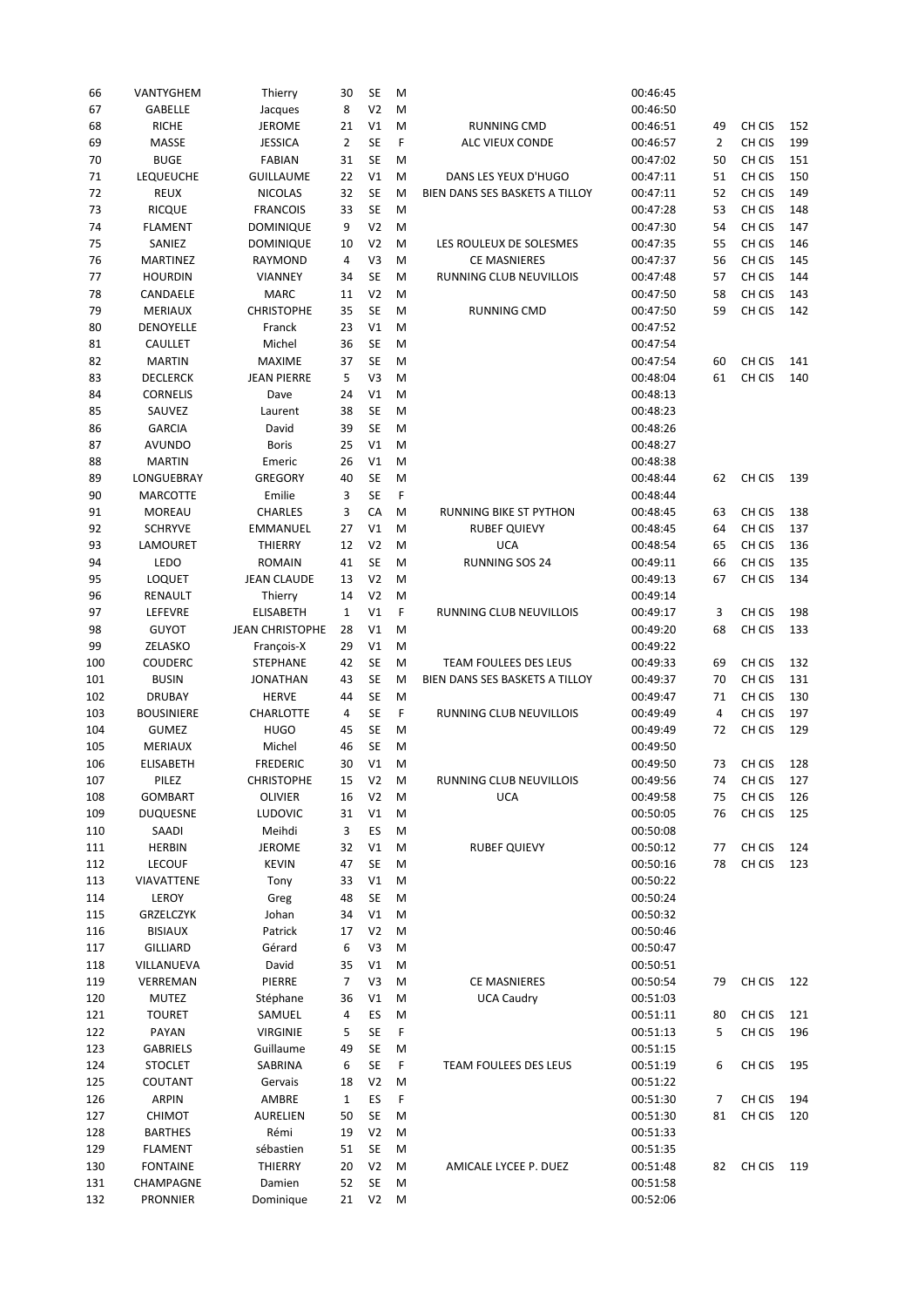| 133 | SOYEZ              | Jérome           | 53             | SE             | M |                           | 00:52:27 |    |            |     |
|-----|--------------------|------------------|----------------|----------------|---|---------------------------|----------|----|------------|-----|
| 134 | LEDO               | <b>ALAIN</b>     | 22             | V <sub>2</sub> | M |                           | 00:52:27 | 83 | CH CIS     | 118 |
| 135 | <b>BLAIRON</b>     | SEBASTIEN        | 54             | <b>SE</b>      | M | <b>RUBEF QUIEVY</b>       | 00:52:34 | 84 | CH CIS     | 117 |
| 136 | <b>FAZENDA</b>     | DANIEL           | 37             | V1             | M |                           | 00:52:36 | 85 | CH CIS     | 116 |
|     |                    |                  |                | <b>SE</b>      |   |                           |          |    |            |     |
| 137 | <b>HERLIN</b>      | <b>DELPHINE</b>  | $\overline{7}$ |                | F | AMICALE LYCEE P. DUEZ     | 00:52:36 | 8  | CH CIS     | 193 |
| 138 | <b>GOUVERNEUR</b>  | Mickael          | 55             | <b>SE</b>      | M |                           | 00:52:41 |    |            |     |
| 139 | <b>HENON</b>       | <b>VIRGINIE</b>  | 8              | <b>SE</b>      | F | ALC VIEUX CONDE           | 00:52:45 | 9  | CH CIS     | 192 |
| 140 | <b>HENON</b>       | <b>OVIDE</b>     | 56             | <b>SE</b>      | M | ALC VIEUX CONDE           | 00:52:45 | 86 | CH CIS     | 115 |
| 141 | WALLEZ             | <b>THOMAS</b>    | 57             | <b>SE</b>      | M |                           | 00:52:46 | 87 | CH CIS     | 114 |
| 142 | <b>HERBIN</b>      | <b>VALOIS</b>    | 23             | V <sub>2</sub> | M |                           | 00:52:55 | 88 | CH CIS     | 113 |
| 143 | LEVEQUE            | Rémi             | 58             | <b>SE</b>      | M |                           | 00:52:56 |    |            |     |
| 144 | LEBRUN             | frédéric         | 38             | V1             | M |                           | 00:52:57 |    |            |     |
| 145 | BASQUIN            | <b>JEAN MARC</b> | 24             | V <sub>2</sub> | M | RUNNING CLUB NEUVILLOIS   | 00:53:01 | 89 | CH CIS     | 112 |
|     | <b>MARTIN</b>      |                  |                | <b>SE</b>      |   |                           |          |    |            |     |
| 146 |                    | Mathieu          | 59             |                | M |                           | 00:53:15 |    |            |     |
| 147 | <b>BILLOIR</b>     | <b>ERMELINE</b>  | 9              | <b>SE</b>      | F | <b>RUBEF QUIEVY</b>       | 00:53:17 | 10 | CH CIS     | 191 |
| 148 | <b>MOREAU</b>      | <b>PATRICK</b>   | 39             | V1             | M | <b>RUBEF QUIEVY</b>       | 00:53:18 | 90 | CH CIS     | 111 |
| 149 | RIEZ               | AMELIE           | $\overline{2}$ | V <sub>1</sub> | F |                           | 00:53:19 | 11 | CH CIS     | 190 |
| 150 | <b>BOURÉ</b>       | Philippe         | 60             | <b>SE</b>      | M |                           | 00:53:23 |    |            |     |
| 151 | <b>FOURCADE</b>    | Pierre           | 8              | V3             | M |                           | 00:53:24 |    |            |     |
| 152 | <b>DRUESNES</b>    | SEBASTIEN        | 61             | <b>SE</b>      | M |                           | 00:53:31 | 91 | CH CIS     | 110 |
| 153 | <b>JOCAILLE</b>    | François-X       | 40             | V1             | M |                           | 00:54:01 |    |            |     |
| 154 | VERISSIMO          | Stéphanie        | 10             | <b>SE</b>      | F |                           | 00:54:04 |    |            |     |
|     |                    |                  |                |                |   |                           |          |    | CH CIS     |     |
| 155 | QUATRELIVRE        | PAUL             | 25             | V <sub>2</sub> | M |                           | 00:54:17 | 92 |            | 109 |
| 156 | <b>MARHEM</b>      | LUCIE            | 11             | <b>SE</b>      | F |                           | 00:54:19 | 12 | CH CIS     | 189 |
| 157 | <b>BURON</b>       | Stéphane         | 41             | V1             | M |                           | 00:54:29 |    |            |     |
| 158 | LENGRAND           | Mickaël          | 42             | V1             | M |                           | 00:54:31 |    |            |     |
| 159 | <b>BULTEZ</b>      | PASCAL           | 9              | V <sub>3</sub> | M | LES ROULEUX DE SOLESMES   | 00:54:36 | 93 | CH CIS     | 108 |
| 160 | <b>LECOMTE</b>     | <b>DANY</b>      | 43             | V1             | M | <b>RUBEF QUIEVY</b>       | 00:54:43 | 94 | CH CIS     | 107 |
| 161 | <b>MARQUAY</b>     | SEBASTIEN        | 44             | V1             | M |                           | 00:54:47 | 95 | CH CIS     | 106 |
| 162 | <b>DUPIN</b>       | Fabien           | 45             | V1             | M |                           | 00:55:01 |    |            |     |
| 163 | <b>BEZARD</b>      | Alain            | 10             | V <sub>3</sub> | M |                           | 00:55:05 |    |            |     |
|     |                    |                  |                |                |   |                           |          |    |            |     |
| 164 | <b>BONNARD</b>     | CATHERINE        | 3              | V1             | F | RUNNING CLUB NEUVILLOIS   | 00:55:14 | 13 | CH CIS     | 188 |
| 165 | DELATTRE           | Annick           | $\mathbf{1}$   | V3             | F |                           | 00:55:20 |    |            |     |
| 166 | ALEXANDRE          | <b>JIMMY</b>     | 46             | V1             | M |                           | 00:55:23 | 96 | CH CIS     | 105 |
| 167 | <b>GRIERE</b>      | <b>OLIVIER</b>   | 47             | V1             | M | TEAM FOULEES DES LEUS     | 00:55:29 | 97 | CH CIS     | 104 |
| 168 | <b>MANDATO</b>     | Anthony          | 62             | <b>SE</b>      | M |                           | 00:55:39 |    |            |     |
| 169 | <b>TAINE</b>       | SEBASTIEN        | 48             | V1             | M | <b>DYNAMIC BERTRY</b>     | 00:55:43 | 98 | CH CIS     | 103 |
| 170 | <b>TAINE</b>       | <b>ALINE</b>     | 4              | V1             | F | <b>DYNAMIC BERTRY</b>     | 00:55:43 | 14 | CH CIS     | 187 |
| 171 | LIBÉRAL            | Amélie           | 12             | <b>SE</b>      | F |                           | 00:56:04 |    |            |     |
| 172 | <b>TAINE</b>       | Audrey           | 13             | <b>SE</b>      | F |                           | 00:56:09 |    |            |     |
|     |                    |                  |                |                |   |                           |          |    |            |     |
| 173 | <b>DUFROMENTEL</b> | Samuel           | 26             | V <sub>2</sub> | M |                           | 00:56:15 |    |            |     |
| 174 | REMOND             | THIERRY          | 27             | V <sub>2</sub> | M |                           | 00:57:00 | 99 | CH CIS     | 102 |
| 175 | SEMEILHON          | LYDIA            | 14             | <b>SE</b>      | F | <b>RUBEF QUIEVY</b>       | 00:57:14 | 15 | CH CIS     | 186 |
| 176 | <b>DUCHEMIN</b>    | Arnaud           | 49             | V1             | M |                           | 00:57:31 |    |            |     |
| 177 | <b>DUMONT</b>      | <b>JUSTINE</b>   | 15             | <b>SE</b>      | F | AJ TROUV'TOUT FLESQUIERES | 00:57:52 | 16 | CH CIS     | 185 |
| 178 | NOBLECOURT         | <b>CECILE</b>    | 16             | SE             | F |                           | 00:58:08 | 17 | CH CIS     | 184 |
| 179 | BANTEGNIE          | Charlotte        | 17             | SE             | F |                           | 00:58:27 |    |            |     |
| 180 | MUTEZ              | Chloé            | $\mathbf{1}$   | CA             | F | <b>UCA Caudry</b>         | 00:58:28 |    |            |     |
| 181 | <b>REOLON</b>      | MARC             | 28             | V <sub>2</sub> | M | DANS LES YEUX D'HUGO      | 00:58:28 |    | 100 CH CIS | 101 |
| 182 | <b>HERBIN</b>      | <b>PATRICE</b>   | 29             | V <sub>2</sub> | M | <b>RUBEF QUIEVY</b>       | 00:58:47 |    | 101 CH CIS | 100 |
|     |                    |                  |                |                |   |                           |          |    |            |     |
| 183 | QUERLEU            | Romain           | 63             | SE             | M |                           | 00:59:03 |    |            |     |
| 184 | <b>GHESTIN</b>     | <b>CECILE</b>    | 18             | SE             | F | <b>DYNAMIC BERTRY</b>     | 00:59:16 | 18 | CH CIS     | 183 |
| 185 | LEFEBVRE           | GUY              | 11             | V3             | M | <b>DYNAMIC BERTRY</b>     | 00:59:17 |    | 102 CH CIS | 99  |
| 186 | <b>BOGAERT</b>     | Jérôme           | 50             | V1             | M |                           | 00:59:39 |    |            |     |
| 187 | <b>MALVOISIN</b>   | Marie            | 5              | V1             | F |                           | 00:59:58 |    |            |     |
| 188 | <b>HERBIN</b>      | SONIA            | 6              | V1             | F | <b>RUBEF QUIEVY</b>       | 00:59:59 | 19 | CH CIS     | 182 |
| 189 | <b>MERROUCHE</b>   | SAID             | 30             | V <sub>2</sub> | M |                           | 01:00:03 |    | 103 CH CIS | 98  |
| 190 | MARTIN             | Béatrice         | 7              | V1             | F |                           | 01:01:26 |    |            |     |
| 191 | MENEGATTI          | Thomas           | 64             | SE             | M |                           | 01:01:34 |    |            |     |
|     |                    |                  |                |                |   |                           |          |    |            |     |
| 192 | <b>GREFFE</b>      | Emilie           | 19             | SE             | F |                           | 01:01:44 |    |            |     |
| 193 | SOYEZ              | Jérémy           | 65             | SE             | M |                           | 01:03:12 |    |            |     |
| 194 | ADOLFO MARCALO     | Daniel           | 66             | SE             | M |                           | 01:03:13 |    |            |     |
| 195 | <b>HUTIN</b>       | Karl             | 67             | SE             | M |                           | 01:03:26 |    |            |     |
| 196 | CANDAELLE          | Ludivine         | 20             | <b>SE</b>      | F |                           | 01:03:26 |    |            |     |
| 197 | PETIT              | Mickael          | 51             | V1             | M |                           | 01:03:32 |    |            |     |
| 198 | LEGRAND            | Sébastien        | 68             | SE             | M |                           | 01:03:35 |    |            |     |
| 199 | COUTANT            | Christelle       | 8              | V1             | F |                           | 01:03:51 |    |            |     |
|     |                    |                  |                |                |   |                           |          |    |            |     |